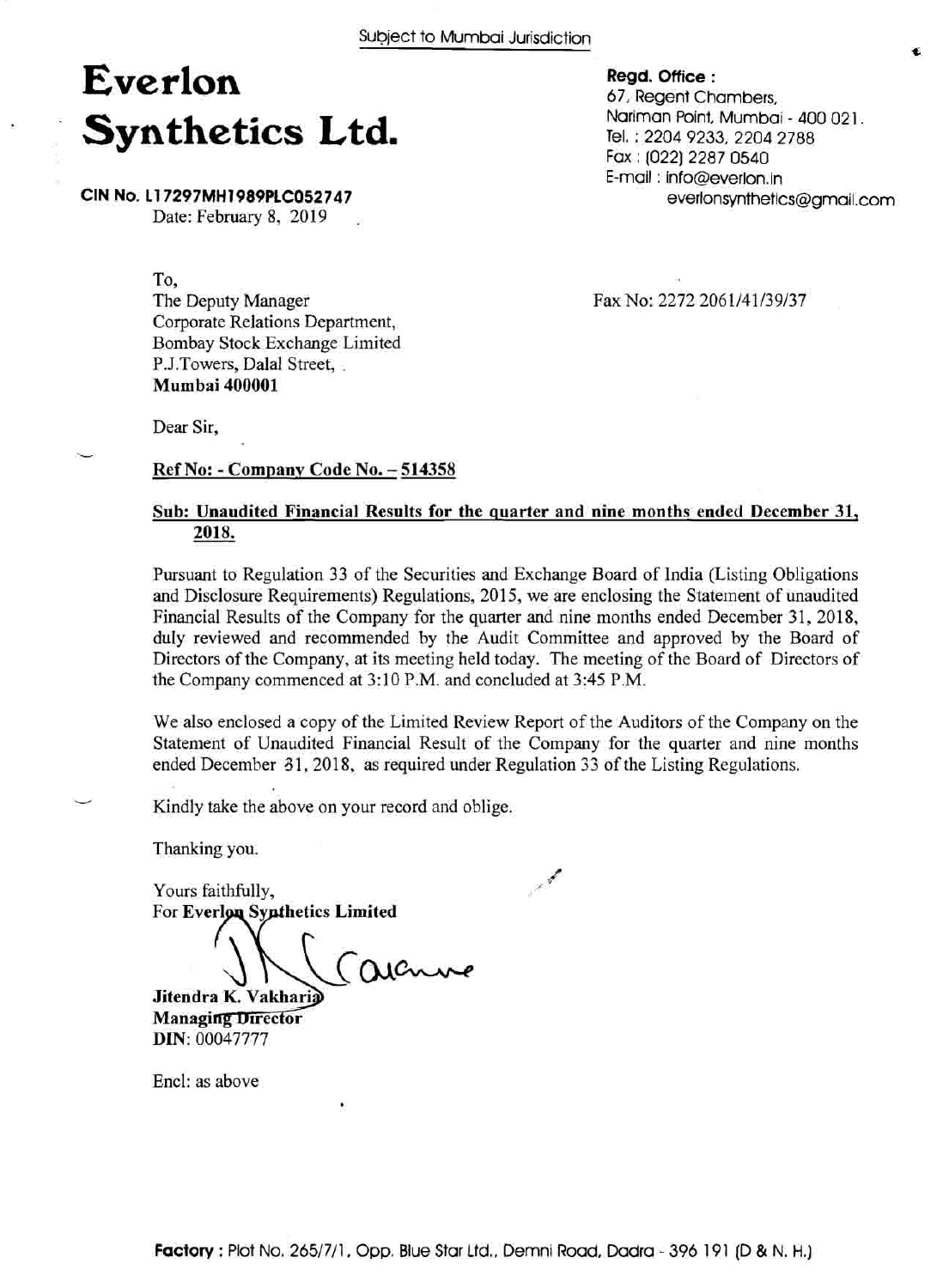# **I Everlon**  Synthetics Ltd.

**Regd. Office** : 67, Regent Chambers, Nariman Point, Mumbai - 400 021. Tel. : 2204 9233, 2204 2788 Fax : (022) 2287 0540 E-mail : info@everlon.in everlonsynthetics@gmail.com

### **CIN No. L17297MHl989PLC052747**

The Corporate Services The BSE Ltd., 25, **P.J.** Towers, Dalal Street, Mumbai - 400 001

**Company Code: 514358** 

#### **Statement of Un-audited Financial Results For the Quarter** & **Nine Months Ended 31st December, 2018**

|                |                                                                                 |               |                           |            |                          |              | (Rs.in Lakh)          |
|----------------|---------------------------------------------------------------------------------|---------------|---------------------------|------------|--------------------------|--------------|-----------------------|
|                |                                                                                 | Quarter ended |                           |            | <b>Nine Months ended</b> |              | <b>Year Ended</b>     |
| Sr.<br>No.     | <b>Particulars</b>                                                              | 31-12-2018    | 30-09-2018                | 31-12-2017 | $31 - 12 - 2018$         |              | 31-12-2017 31-03-2018 |
|                |                                                                                 | (Un-audited)  | (Un-audited) (Un-audited) |            | (Un-audited)             | (Un-audited) | Audited               |
| - 11           | <b>Income from Operations</b>                                                   |               |                           |            |                          |              |                       |
|                | Net Sales/Income from Operations                                                | 779.14        | 1103.99                   | 976.84     | 2927.38                  | 2564.27      | 3668.34               |
|                | Other Income                                                                    | 1.09          | 1.61                      | 0.77       | 2.71                     | 8.99         | 959                   |
|                | <b>Total Income</b>                                                             | 780.23        | 1105.60                   | 977.61     | 2930.09                  | 2573.26      | 3677.93               |
| $\overline{2}$ | <b>Expenses</b>                                                                 |               |                           |            |                          |              |                       |
|                | <b>Cost of Materials Consumed</b>                                               | 626.75        | 1119.13                   | 824.62     | 2622.98                  | 2354.35      | 3354.00               |
|                | Purchase of Stock-in-Trade                                                      |               |                           |            |                          |              |                       |
|                | Changes in inventories of Finished Goods, Work-in-Progress and Stock-in-Trade   | 102.43        | (155.70)                  | 19.86      | 12.55                    | (80.70)      | (98.76)               |
|                | <b>Employee Benefits Expenses</b>                                               | 19.96         | 16.35                     | 18.16      | 53.04                    | 44.23        | 62.81                 |
|                | <b>Finance Cost</b>                                                             | 7.80          | 8.39                      | 8.55       | 24.17                    | 23.53        | 3191                  |
|                | Depreciation and Amortisation Expenses                                          | 7.53          | 5:10                      | 5.26       | 18.10                    | 16.11        | 22.31                 |
|                | <b>Other Expenses</b>                                                           | 81.73         | 78.64                     | 67.10      | 231.32                   | 202.97       | 276.85                |
|                | <b>Total Expenses</b>                                                           | 846.20        | 1071.91                   | 943.55     | 2962.16                  | 2560.49      | 3649.12               |
| 3              | Profit/(Loss) before exception item and tax                                     | (65.97)       | 33.69                     | 34.06      | (32.07)                  | 12.77        | 28.81                 |
| 4              | <b>Exception</b> item                                                           |               |                           |            |                          |              |                       |
| 5              | Profit/(Loss) Before Tax                                                        | (65.97)       | 33.69                     | 34.06      | (32.07)                  | 12.77        | 28.81                 |
| 6              | <b>Tax Expense</b>                                                              |               |                           |            |                          |              |                       |
|                | - Current Tax                                                                   |               |                           |            |                          |              | (6.00)                |
|                | - Deferred Tax                                                                  |               |                           |            |                          |              |                       |
|                | Net Profit/(Loss) for the Period.                                               | (65.97)       | 33.69                     | 34.06      | (32.07)                  | 12.77        | 22.81                 |
|                | Other Comprehensive Income (OCI)                                                |               |                           |            |                          |              |                       |
|                | a) Items that will not be reclassified to Profit or Loss (Net of Tax)           |               |                           |            |                          |              |                       |
|                | b) Items that will be reclassified to Profir or Loss (Net of Tax)               |               |                           |            |                          |              |                       |
| 9              | Other Comprehensive Income for the period                                       |               |                           |            |                          |              |                       |
| 10             | <b>Total Comprehensive Income</b>                                               |               |                           |            |                          |              |                       |
| 11             | Paid up Equity Share Capital (Face Value of Rs. 10/-)                           | 562.22        | 562.22                    | 562.22     | 562.22                   | 562.22       | 562.22                |
| 12             | Other Equity excluding Revaluation Reserves (as per last Audited Balance Sheet) |               |                           |            |                          |              | 45.88                 |
| 13             | Earning per equity share (Face Value of Rs. 10/-)                               |               |                           |            |                          |              |                       |
|                | - Basic                                                                         | (1.17)        | 0.59                      | 0.61       | (0.57)                   | 0.23         | 0.41                  |
|                | - Diluted                                                                       | (1.17)        | 0.59                      | 0.61       | (0.57)                   | 0.23         | 0.41                  |

Co~itd . *21-* 

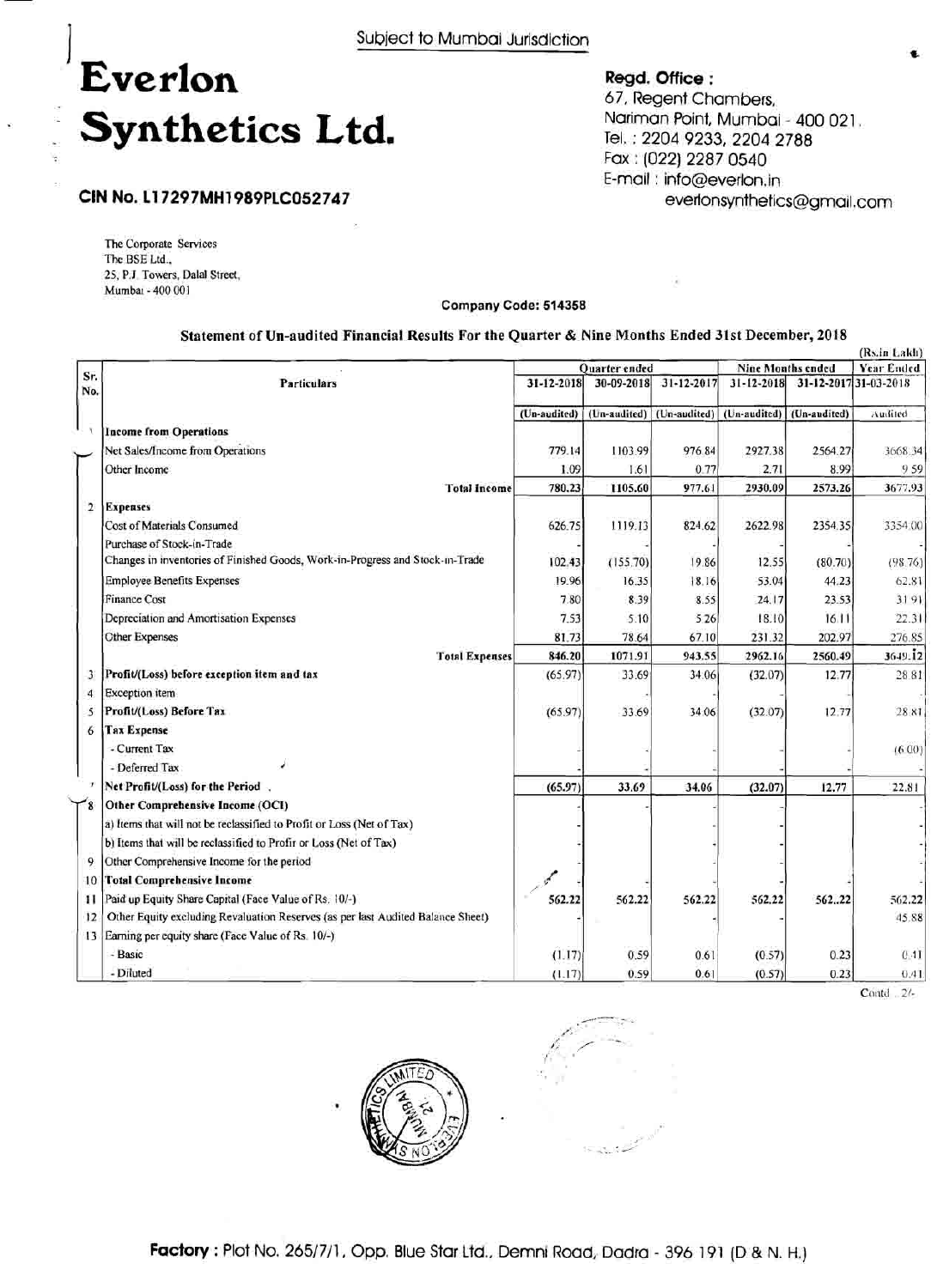## **Everlon**  . **Synthetics Ltd.**

#### **CIN No. 11 7297MH1989PLC052747**

Notes

**1** The above results were reviewed by the Audit Committee and approved by the Board of Directors in their respective meetings held on 8th February, 2019

2 In term ofthe provision of Section 133 of the Companies Act 2013, the financial results have been prepared as per applicable companies (Indian Accounting Standards) Rules 2015.

 $-2$ .

- 3 Limited Review of Un-audited financial Results for the 3rd quarter & 9 months ended on 31st December, 2018 has been carried out by the Statutory Auditors and approved by the Board of Directors at their meeting held on 8th February 2019.
- . Provision for current taxes wiIl be made at the end of the year
- The previous financial quarter / year ended figures have been regrouped/rearranged wherever necessary to make them comparable.

By the order of the Board For Everlon Synthetics Limited

↷ Jitendra **K.** Vaktlaria

**Regd. Office** :

67, Regent Chambers,

Tel. : 2204 9233, 2204 2788 Fax : (022) 2287 0540 E-mail : info@everlon.in

Nariman Point, Mumbai - 400 021.

everlonsynthetics@gmail.com

Managing Director **(DIN 00047777)** 

Place : Mumbai Date : 8th February, **2019.**